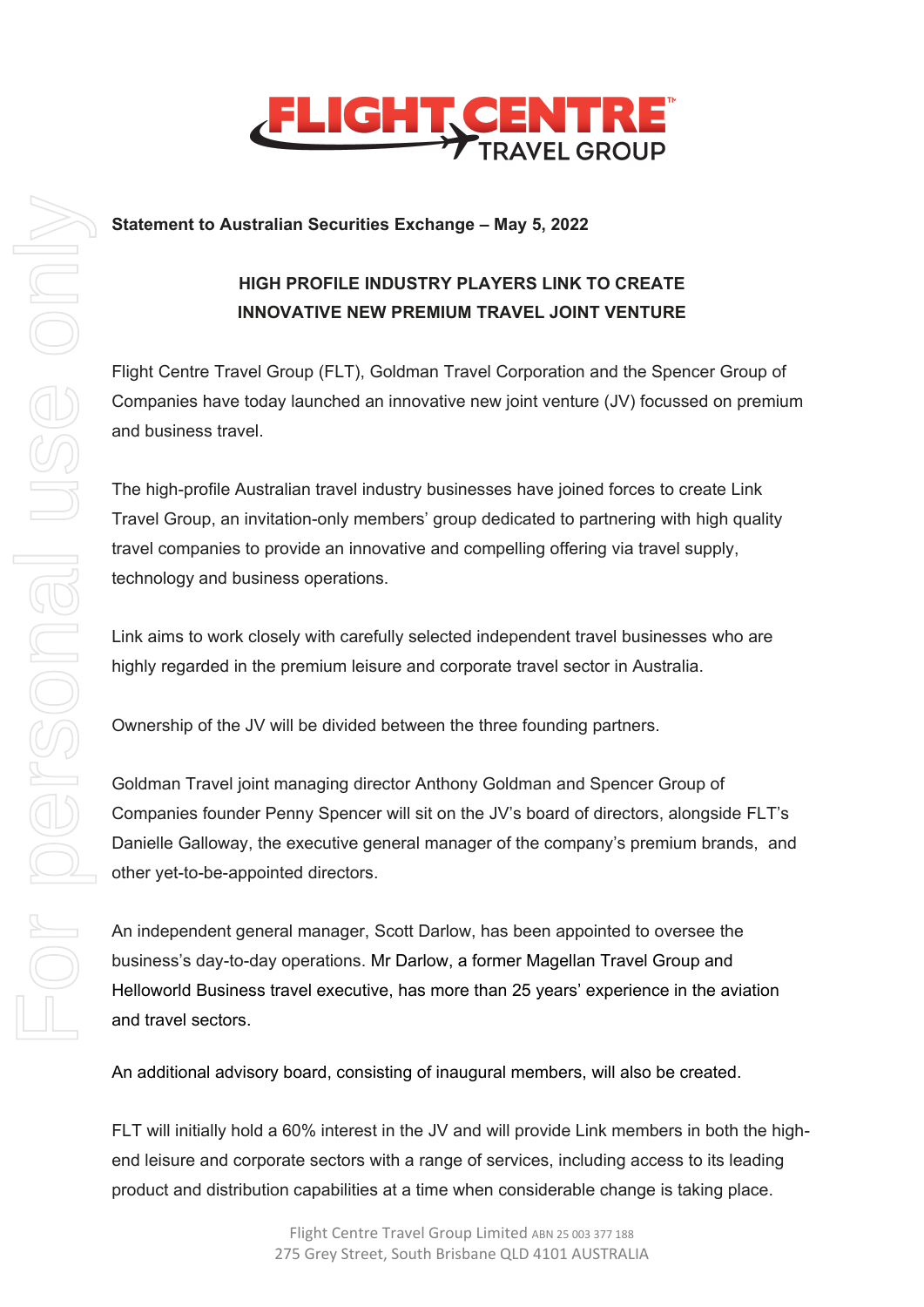## Comments from Anthony Goldman

"Link Travel Group represents the coming together of high-profile players within the travel industry to create a new way forward for travel companies around Australia.

"Link has been designed to help members thrive through business excellence and has been built on four key pillars:

- **Transparency**
- Integrity
- Prosperity; and
- Connection & collaboration.

"While we will link agencies to deliver compelling financial rewards, that is only the beginning of the journey. The future is about access to world class technology, innovative business solutions and workflow improvement tools, which we will deliver.

"It's also about working with recognised specialists in the industry to create better ways of doing business. Access to strong hotel and tour programs for the corporate and leisure markets, online booking tools for advisors and consumers, online travel advisory tools, advanced airline booking channels and relationship management programs are some of the instant benefits that are available to our members.

"We believe Link Travel Group will provide a compelling offering to its hand-picked members and their customers."

### Comments from Penny Spencer

"It is with great pleasure that we unveil the Link Travel Group.

"After a very challenging two years, the world is reopening and the travel industry overall – and the premium sector in particular – is starting to see meaningful signs of recovery.

"Our goal is to help travel businesses realise their commercial ambitions by offering highly attractive commercial returns, technology, support and strong leadership in the market.

"Membership of Link Travel Group will help our people capitalise on opportunities in the post-COVID world, while also helping them adapt to the changes that are taking place in our industry, particularly in terms of supply."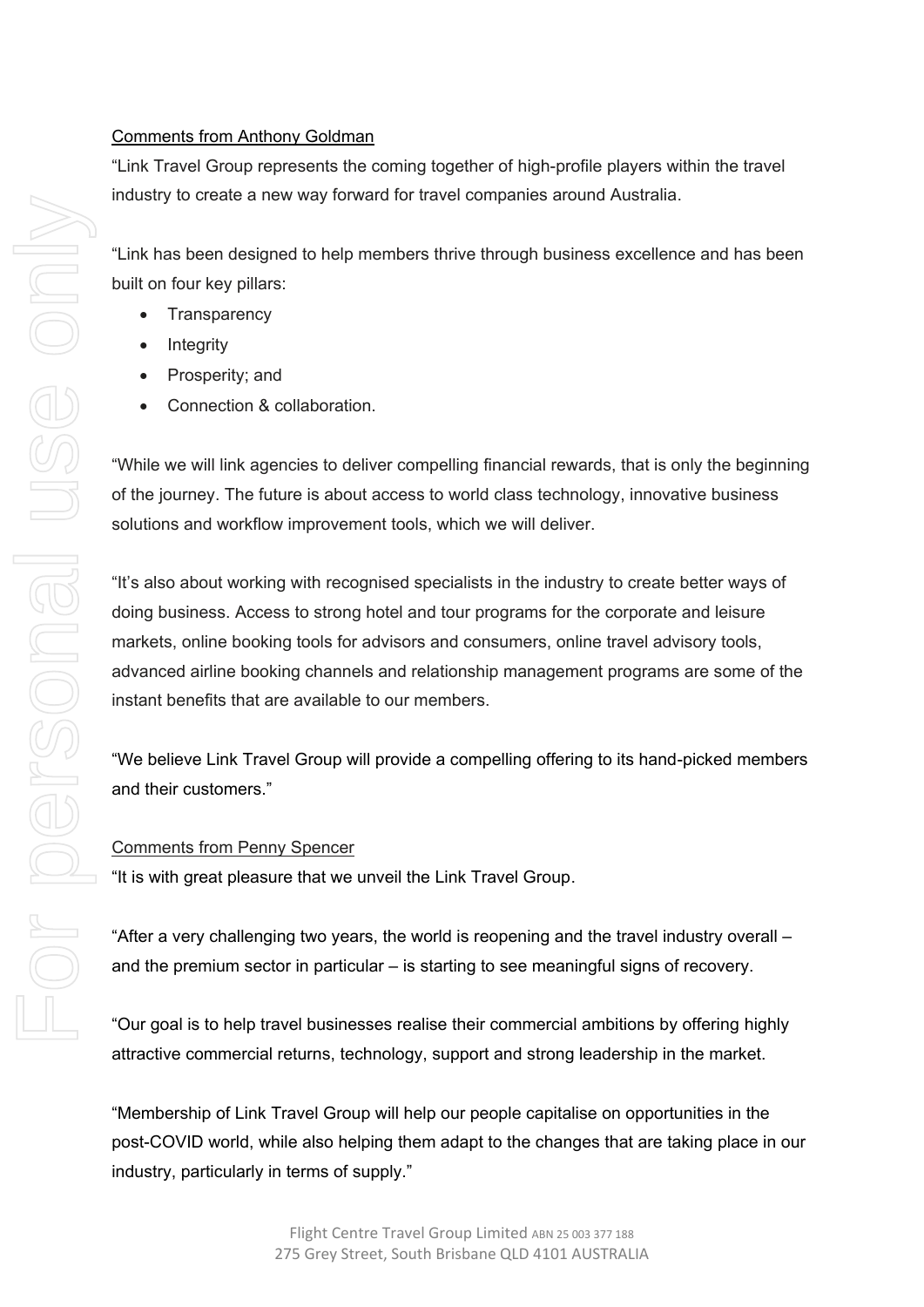"Link will create change in the Australian travel industry. Our combined goal is to shape the future of travel by uniting the industry's progressive thinkers

"As invitation-only partners, businesses will benefit by leveraging Australia's largest travel agency group, while maintaining their own powerful brand identity and independence. We look forward to welcoming members to our exclusive Link Travel Group.

"We are also delighted to have secured Scott as our inaugural general manager.

"He is highly regarded nationally by both suppliers and agents alike and with high level experience across multiple agency business models, he knows which ones work the best for all parties."

## Ends: Media enquiries to:

- Flight Centre Travel Group haydn long@flightcentre.com, + 61 418750454
- Goldman Travel Corporation Anthony Goldman + 61 421056733
- Spencer Group of Companies Penny Spencer + 61 417 297452

#### **About the Flight Centre Travel Group**

After starting with one leisure travel shop in the early 1980s, Flight Centre Travel Group (ASX: FLT) has enjoyed remarkable growth to become one of the largest and most diverse businesses of its kind in the world with a significant presence across the leisure, corporate and supply sectors. FLT now has company-owned operations in 26 countries and a corporate travel management network that spans more than 90 countries. Key leisure and corporate travel brands in Australia include Flight Centre, Travel Associates, Travel Partners, Travel Money, BYOjet, Corporate Traveller and FCM. FLT listed on the Australian Securities Exchange in 1995 and currently has a market capitalisation in the order of \$4.5 billion.

#### **About The Goldman Group**

Established by Tom Goldman OAM in 1983, The Goldman Group is a multi-award winning, third-generation family owned and operated travel advisory group with in-depth experience in all facets of luxury leisure and business travel. A leading member of the exclusive Virtuoso\* network, the Goldman Group work with clients in the SME and large corporate and leisure space. The business is managed by Anthony and David Goldman, with over 100 team members in Sydney, Melbourne, Gold Coast, Adelaide and Brisbane. The Goldman Group of travel companies includes Goldman Travel Corporation, Travelcall, The Cruise Centre by Travelcall and SmartFlyer Australia.

#### **About the Spencer Group of Companies**

Spencer Travel was founded by Penny Spencer in 1998 as a Corporate Travel Management company with a small, high-end leisure client base. Delivering essential corporate travel management services to their clients, Spencer Travel became known for offering quality service and going above and beyond. Over the years, Penny identified